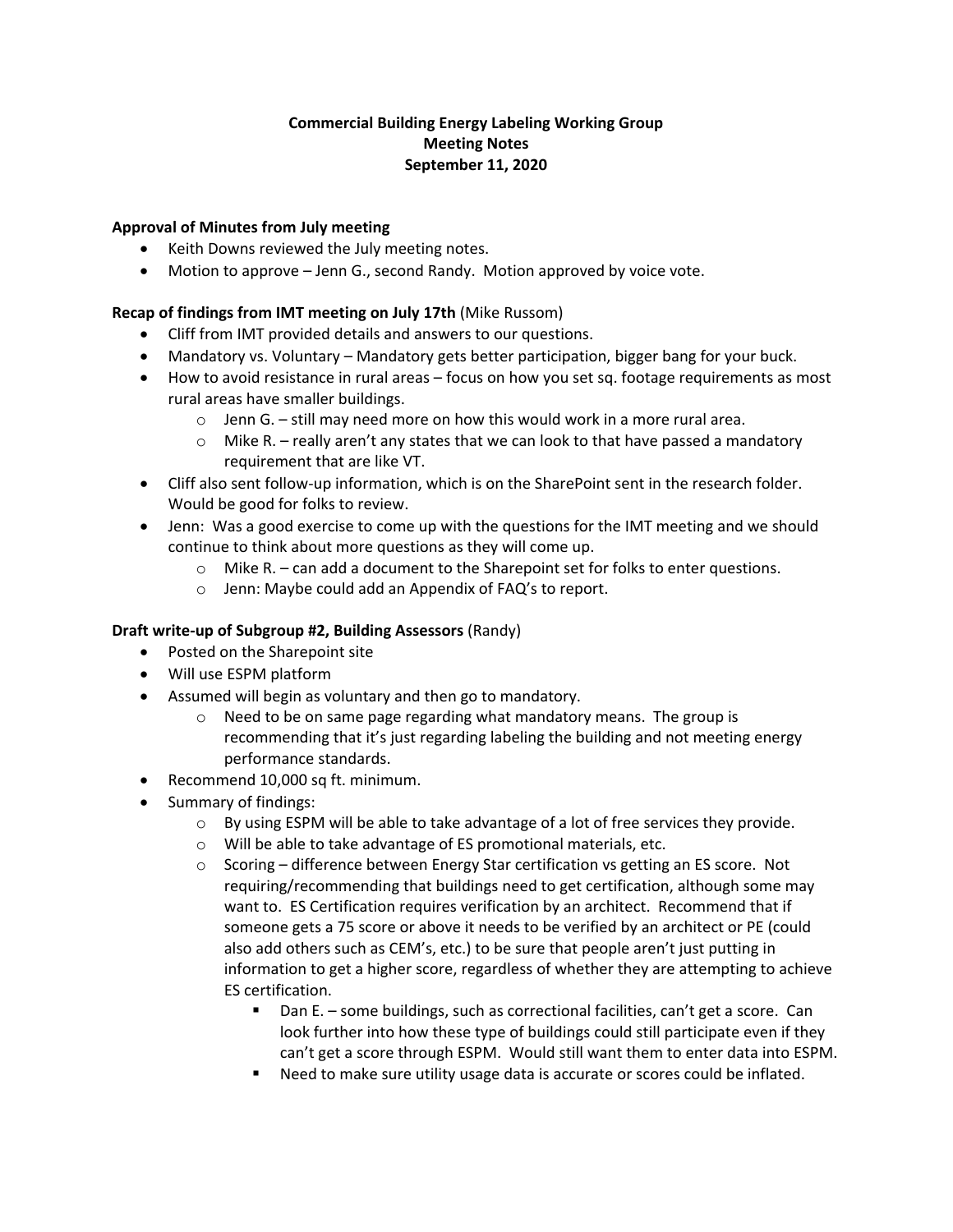- Dan E. BGS won't likely agree to pay for someone to certify for buildings that have scores over 75. Mike R: Perhaps some buildings that don't change hands like govt. buildings, hospitals, etc. that don't change hands often can be exempt.
- Kelly L. could there be an indicator somewhere, on the label/report to indicate whether its verified or not to solve this issue? This would be similar to what the Res. group is doing with their profile/label.
- ESPM offers free training. Also recommend that VT provide periodic training to assist building owners in complying (101 type training), also have a more technical training for those that may be dealing with more complex buildings/systems.
- Recommend QA/monitoring on 10% of the buildings. Also, may identify how training might address any issues that are identified.
	- $\circ$  Who would pay for the audit? Answer: Have identified the costs in the budget, but not where the funds would come from.
	- $\circ$  Keith D.: 10% seems a bit high. Maybe a smaller percentage with a more thorough review. The current amount in the budget would probably only cover a paper review and not an onsite audit/visit. What about a 2% sample?
		- Maybe adjust number if you find issues with compliance?
		- Keith L.: Could recommend a starting point and then say it should be increased if there are issues discovered.
		- Jenn G.: Need to make sure you are sampling different building types as well.
		- Also look at different Square footage as well.

# **Draft write-up of Subgroup #3, Building Performance Reporting** (Mike R.)

- Provided a summary of write-up, which is posted on Sharepoint site.
- Assumes that we will use ESPM and will be reported to an Administrator who would make information publicly available.
- HELIX is based on SEED platform, so can include ESPM data.
- EAN is currently going through a transition but was able to get some cost estimates for public display of Comm. benchmarking. (\$15-\$30K to program in and then annual maintenance of \$5K- \$10K)
	- $\circ$  EAN atlas includes visualization and information that is similar to other states.
	- $\circ$  Mike C.: Would you be able to also see the label? Mike R.: Could likely include that.
- Waiting to get more from NEEP, including cost estimates.
- Propose to use ESPM report, which includes the "score".
	- o Craig P: Should we also include other label options?
	- o Dan E: Then there will be cost implications.
	- $\circ$  Maybe say that other labels/reports were considered, but this was chosen due to cost considerations
	- o Will follow-up with ESPM to see if the reports/label could be modified at all (Mike C. and Dan E. will follow-up)
- Discussion of opt-out language and why that was included in Act 62.

# **Draft write-up of Subgroup #4, Mgt Subcommittee** (Michael Crowley)

- Keith D suggested that this section include a discussion of the pros and cons of voluntary vs. mandatory. Mike C. will add that information.
- Mike went through the sections of the write-up
- Kelly L: Suggest moving minimum Program Admin. task up to that section.